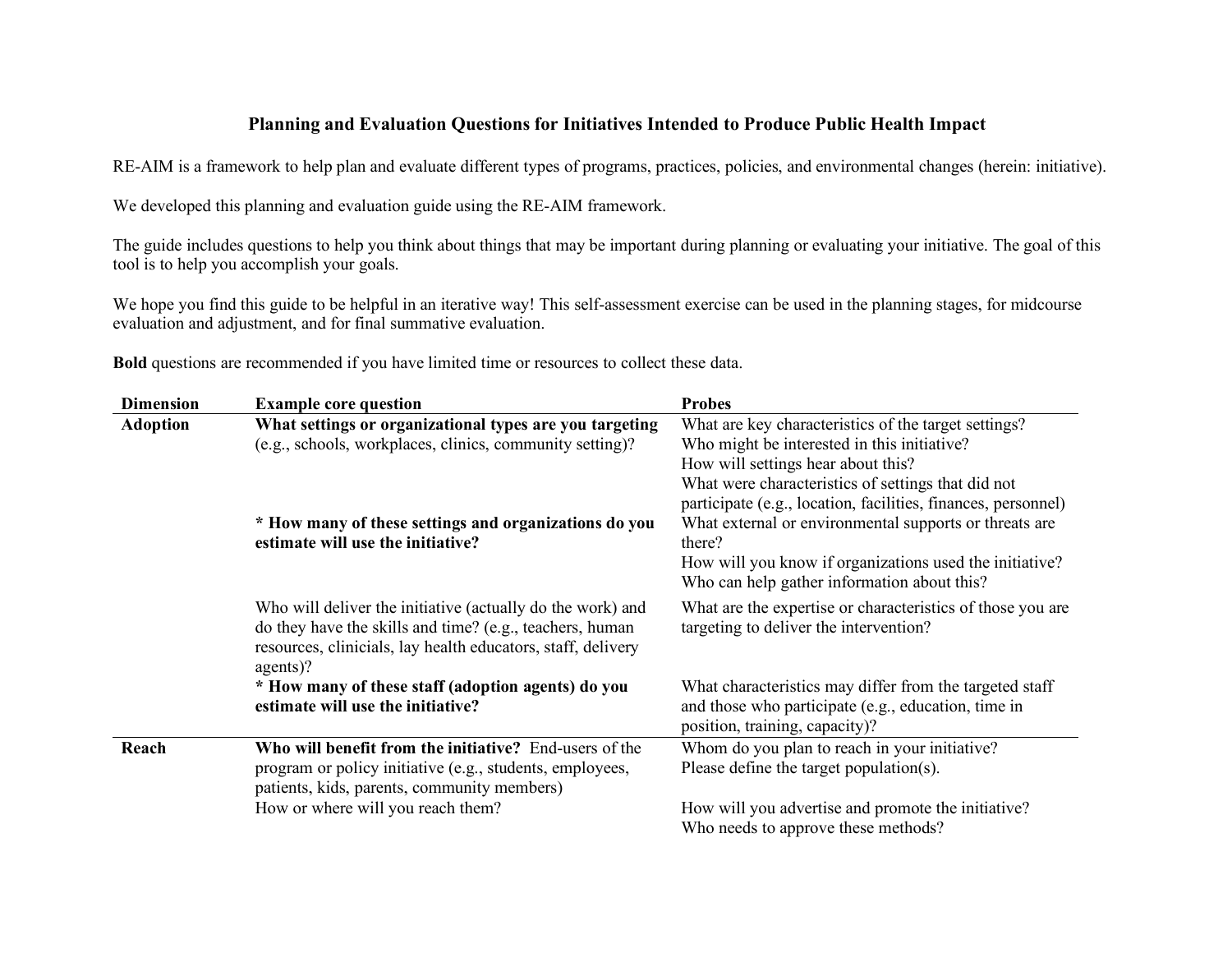|                      |                                                                                                                                                                                                    | How will you know if the initiative reached the intended<br>audience and who participated?                                                                             |
|----------------------|----------------------------------------------------------------------------------------------------------------------------------------------------------------------------------------------------|------------------------------------------------------------------------------------------------------------------------------------------------------------------------|
|                      | How will you know if those who participated are<br>representative of the target population?                                                                                                        | What methods will you use to focus on health<br>inequities?<br>What information is available to determine that the<br>sample is representative of the target audience? |
| Implementation       | How will the initiative be delivered, including<br>adjustments and adaptations?                                                                                                                    | What are the key elements of the intiative that must be<br>delivered to be successful?                                                                                 |
|                      | To what extent will the key aspects of the initiative be<br>delivered as intended?                                                                                                                 | How will you measure these data (self-report, audit,<br>checklists)?<br>Describe the feasibility of these methods.                                                     |
|                      | What adaptations or modifications do you think are<br>necessary to help implement the initiative in your chosen<br>settings?                                                                       | What are likely implementation challenges you will<br>need to overcome?                                                                                                |
|                      | How will you know what adaptations or modifications<br>were made during the initiative?                                                                                                            | Who can help you keep track of modifications or<br>adjustments made?                                                                                                   |
|                      | What are some of the possible obstacles to<br>implementation?                                                                                                                                      | Are there competing projects or programs to consider?                                                                                                                  |
|                      | What costs (inlcuding time and burden, not just money)<br>need to be considered?                                                                                                                   | Are these costs and resources available and reasonable<br>to ask for (high enough priority?)                                                                           |
| <b>Effectiveness</b> | What are the most important outcomes you expect to<br>see? (individual-level outcomes such as more physical<br>acivity, better quality of life, less bullying, less<br>absenteeism, less drug use) | What is the targeted individual-level change?<br>How will you measure these changes?<br>Who will care about the outcomes?<br>How will you share these outcomes?        |
|                      | How likely is it that your initiative will achieve its key<br>outcomes?                                                                                                                            | What are the biggest threats to seeing the outcomes you<br>want?                                                                                                       |
|                      | What unintended consequences or outcomes might there<br>be?                                                                                                                                        | What has gone wrong in other similar initiatives?                                                                                                                      |
| Maintenance          | What will happen over the long term? (Long-term<br>outcomes for individuals and settings (e.g., sustained                                                                                          |                                                                                                                                                                        |